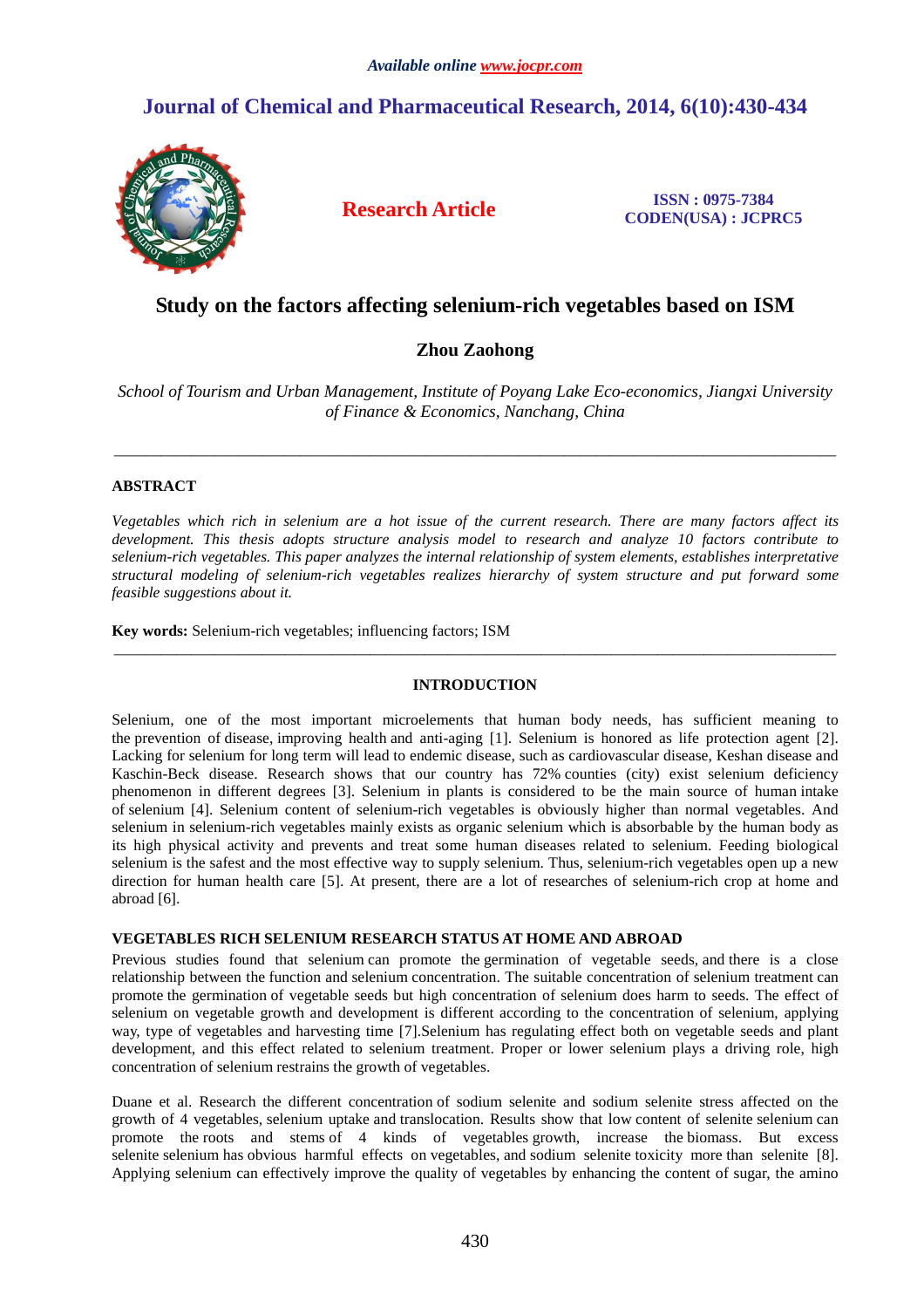acid, vitamin C and others in vegetables. Wang et al. found that applying selenium to leaf surface, total sugar, carotene, crude fiber and others increase at varying degrees in fleshy root of carrots, the output also increases at a certain extent [9].Selenium has a certain alleviation on adversity stress like soil salinization, heavy metal and so on. Liang et al. supposed that selenium can improve the vitamin C of vegetable's stems and leaves, free amino acid content and leaf carotenoid content, reduce soluble protein content of the stem, leaf soluble sugar content and nitrate content [10]. Guo et al. hold that selenium can inhibit effectively the spinach root on cadmium uptake, enrichment and the translocation to the ground. The main sources of plant absorption of selenium in soil selenium. Whether it is selenium from the original soil or additional selenium, the effective content of selenium level order is: Moisture soil>Cinnamon soil>Brunisolic soil [11]. Previous study found that different kinds of vegetables and different organs of the same kind of vegetables have a certain difference on the absorption of selenium. In general, leafy vegetables like cabbage, lettuce, spinach and so on have richer selenium than solanaceous vegetables, like cucumber, tomato, hot pepper and so on. The edible part of selenium rich ability of different types of vegetables is that: Allium>Chinese cabbage>leaf vegetables>Beans>Melon>Tuber>Solanaceous [12]. 4 kinds of vegetables that Duan et al. tested, Chinese cabbage gets more enrich ability to transfer selenium from underground to the ground and possesses higher biomass over ground; After selenium treatment, selenium is absorbed by the root quickly, and transported to other organs of plants, the absorption and the total translocation ith time gradually increased. In different parts, the distribution order of the total selenium content of plants is : Root>Leaf>Stem. Distribution in leaves is increasing from bottom to top, different parts of plants blossom and bear fruit accumulated sequence is: Root>Fruit>Flower>Stem>Leaf. By the extension of selenium treating time, distribution of selenium in plants in vegetables gradually transfers from the part of low physiological activities to the part of high physiological activities. Distribution of selenium in vegetable tissues has great relations with physiological activities in various parts and the time accepting selenium nutrition. Spraying selenium at fruiting period is the most profitable for vegetables absorbing selenium. While flowering period is in the second place and seedling stage is in the last place. As for the organic selenium conversion, the spraying effect is the best at flowering period, while fruiting period is in the second place and seedling stage is in the last place [14].

*\_\_\_\_\_\_\_\_\_\_\_\_\_\_\_\_\_\_\_\_\_\_\_\_\_\_\_\_\_\_\_\_\_\_\_\_\_\_\_\_\_\_\_\_\_\_\_\_\_\_\_\_\_\_\_\_\_\_\_\_\_\_\_\_\_\_\_\_\_\_\_\_\_\_\_\_\_\_*

Because of many kinds of vegetables and influencing factors, not only growth factors of vegetables but also the environmental factors. If we make up a system of vegetables and their growing environment ,and then constructively analyze the main influencing factors in this system, it is certainly a new research perspective. Based on upon, this research begins with vegetables and system of the environment. Then, gets elements of influencing rich selenium of vegetables as a target and applies interpretative structural modeling to explore elements of influencing vegetables of rich selenium. Finally, provides a reference for production practice.

# **INFLUENCING FACTORS OF RICH SELENIUM OF VEGETABLES**

Basic on existing documents research and group visits the related personnel who participate in rich selenium of vegetables; the author invites 12 representative specialists. Among them, 4 is in the field of production,1 is in administration department and 7 is engaged in correlational research. Then using Delphi to select 10 essential influencing factors of rich selenium of vegetables. Detailed influencing elements see Table1.

| Code            | Full Name of<br>Elements | Descriptions of Elements                                                                                            |  |  |  |  |  |  |
|-----------------|--------------------------|---------------------------------------------------------------------------------------------------------------------|--|--|--|--|--|--|
| S <sub>1</sub>  | Seeds germination        | Selenium can promote vegetable seeds germination                                                                    |  |  |  |  |  |  |
| S <sub>2</sub>  | Growth of plant          | Selenium can promote the plant of vegetable growing                                                                 |  |  |  |  |  |  |
| S <sub>3</sub>  | Increasing output        | Selenium can increase the output of vegetables                                                                      |  |  |  |  |  |  |
| S <sub>4</sub>  | Improving quality        | Selenium can effectively improve quality of vegetables                                                              |  |  |  |  |  |  |
| S5              | Relieve stress           | Selenium has a certain alleviation on adversity stress like soil sanitization, heavy metal and so on                |  |  |  |  |  |  |
| S6              | Enrichment capacity      | Vegetables can enrich selenium from underground to over ground                                                      |  |  |  |  |  |  |
| S7              | Enrichment part          | The order that selenium-rich plant is transfer from low physiological activities to high physiological activities   |  |  |  |  |  |  |
| S <sub>8</sub>  | Enrichment period        | Spraying selenium is more profitable at breeding period than vegetative period for vegetables absorbing<br>selenium |  |  |  |  |  |  |
| <b>S9</b>       | Diversity of variety     | Selenium-rich ability in order is: Allium> Chinese cabbage> leaf vegetables> Beans> Melon> Tuber><br>Solanaceous    |  |  |  |  |  |  |
| S <sub>10</sub> | Diversity of soil        | The order that effective selenium content is: Moisture soil>Cinnamon soil>Brunisolic soil                           |  |  |  |  |  |  |

#### **Table1 Elements of the Code and Full Name**

# **ESTABLISHING INTERPRETATIVE STRUCTURAL MODELING OF INFLUENCING FACTORS OF RICH SELENIUM OF VEGETABLES**

Interpretative structural modeling*,* a set of means to analyze the related issues of a complicated social and economic system, divides complicated system into multiple subsystems. Uniting the practice, cognition and experience of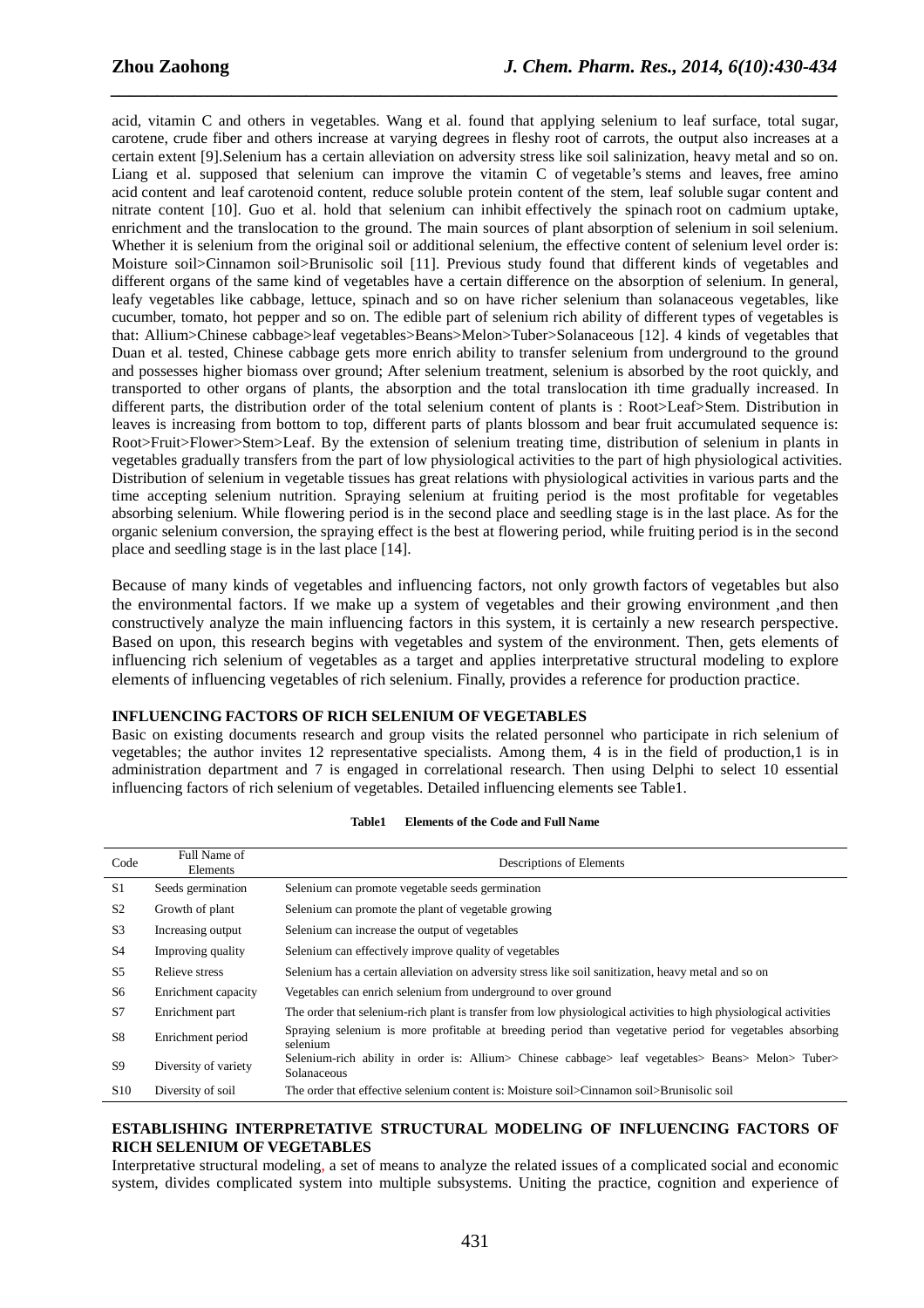people and through the complicated operation of electronic computer, finally there will be a model of multilevel hierarchical structure which makes the researchers analyze the fundamental problems more clearly. The current study indicates that elements of influencing rich selenium of vegetables can be divided into two aspects. One is its own characteristic and the other is its growing environment.

*\_\_\_\_\_\_\_\_\_\_\_\_\_\_\_\_\_\_\_\_\_\_\_\_\_\_\_\_\_\_\_\_\_\_\_\_\_\_\_\_\_\_\_\_\_\_\_\_\_\_\_\_\_\_\_\_\_\_\_\_\_\_\_\_\_\_\_\_\_\_\_\_\_\_\_\_\_\_*

#### 3.1 Establish an Adjacency Matrix in a Binary Relation

Considering vegetables and their environment as a system and combining the actual condition of rich selenium of vegetables and related theoretical knowledge to analyze mutual influence concern of 10 influencing factors.

Establish a binary relation matrix: In the system, there must be certain contact information between mutual elements, which constitute systematize structure. In the structuring system of vegetables and their environment, we consider interest relationship between elements as a logical structure. For example, seeds germination is in favor of growth of plants, growth of plants is in favor of increasing output and so on. Using this kind of analysis to explore the structure of this system. According to this analysis way, judging from the following rules: If row Si has directly or indirectly advantageous affection to column  $S_i(i,j=1,2,...,10)$ , the assignment equals to 1; If row Si has no direct or indirectly advantageous affection to column *S<sup>j</sup>* , then the assignment equals to 0.Establish an adjacency matrix A in a binary relation, as showed in Figure 1.

|                | $S_{1}$          |   |              | $S_2$ $S_3$ $S_4$ $S_5$ $S_6$ $S_7$ $S_8$ $S_9$ $S_{10}$ |                  |   |              |   |                  |   |
|----------------|------------------|---|--------------|----------------------------------------------------------|------------------|---|--------------|---|------------------|---|
| S <sub>1</sub> | 0                | 1 | 1            | 1                                                        | 1                | 1 | 1            | 0 | 0                | 0 |
| $S_{\gamma}$   | 1                | 0 | 1            | 1                                                        | 1                | 1 | 1            | 1 | 1                | 0 |
| $S_3$          | $\boldsymbol{0}$ | 0 | 0            | 1                                                        | 1                | 1 | 1            | 1 | $\boldsymbol{0}$ | 0 |
| $S_4$          | 1                | 1 | $\mathbf{1}$ | $\boldsymbol{0}$                                         | 1                | 1 | 1            | 1 | $\mathbf{1}$     | 1 |
| $S_{\rm S}$    | 1                | 1 | 1            | 1                                                        | $\boldsymbol{0}$ | 1 | 1            | 1 | 1                | 1 |
| $S_6$          | 1                | 1 | 1            | 1                                                        | 1                | 0 | 1            | 1 | 1                | 1 |
| $S_{\tau}$     | 1                | 1 | 1            | 1                                                        | 1                | 1 | $\mathbf{0}$ | 1 | 0                | 0 |
| $S_8$          | 1                | 1 | 1            | 1                                                        | 1                | 1 | 1            | 0 | 0                | 0 |
| $S_{\rm o}$    | $\boldsymbol{0}$ | 1 | 1            | 1                                                        | 1                | 1 | 1            | 1 | 0                | 1 |
| $S_{10}$       | 1                |   | 1            | 1                                                        | 1                | 1 | 1            | 1 | 0                | 0 |

**Figure 1 an adjacency matrix A in a binary relation between each elements** 

Establish a Reachable Matrix: Reachable matrix means using a matrix form to reflect directly connecting each point in the chart arrives with a degree after a certain length of access. Its principle is that basic on the adjacency matrix, using the Boolean algebra operation rule (means  $0+0=0,0+1=1,1+0=1,1+1=1,0\times 0=0,0\times 1=0,1\times 0=0,1\times 1$  $=$  1), and following formula we get the reachable matrix M:

 $(A+I)^{K-1} \neq (A+I)^{K} = (A+I)^{K+1}, K \geq 1$ 

In that, I is an unit matrix which is the same order with adjacency matrix. According to the operation, we get a reachable matrix  $M = (A + I)^{K}$ 

|       |                                   | $S_{1}$          | $S_2$ $S_3$ $S_4$ $S_5$ $S_6$ $S_7$ |              |                     |              |                             |              | $S_8$        |                  | $S_9$ $S_{10}$   |
|-------|-----------------------------------|------------------|-------------------------------------|--------------|---------------------|--------------|-----------------------------|--------------|--------------|------------------|------------------|
|       | $S_{1}$                           | -1               | 1                                   |              |                     |              | $1 \quad 1 \quad 1 \quad 1$ | 1            | $\mathbf{1}$ | $\mathbf{0}$     | 0 <sup>1</sup>   |
|       | $S_{\gamma}$                      | $\mathbf{1}$     | 1                                   | 1            |                     | $1 \quad 1$  | $\mathbf{1}$                | 1            | 1            | $\bf{0}$         | $\boldsymbol{0}$ |
|       | $S_{\rm a}$                       | $\boldsymbol{0}$ | 0                                   | $\mathbf{1}$ |                     |              | $1 \quad 1 \quad 1$         | $\mathbf{1}$ | $\mathbf{1}$ | $\boldsymbol{0}$ | $\boldsymbol{0}$ |
|       | $S_{\scriptscriptstyle\varDelta}$ | $\mathbf{0}$     | $\boldsymbol{0}$                    |              |                     |              | $1 \quad 1 \quad 1 \quad 1$ | 1            | $\mathbf{1}$ | $\mathbf{0}$     | $\boldsymbol{0}$ |
| $M =$ | $S_{\rm S}$                       | $\boldsymbol{0}$ | 0                                   |              | $1 \quad 1 \quad 1$ |              | $\vert 1 \vert$             | 1            | 1            | 0                | $\mathbf{0}$     |
|       | $S_6$                             | $\bf{0}$         | 0                                   |              |                     |              | $1 \quad 1 \quad 1 \quad 1$ | $\mathbf{1}$ | $\mathbf{1}$ | $\boldsymbol{0}$ | $\mathbf{0}$     |
|       | $S_{\tau}$                        | $\overline{0}$   | $\boldsymbol{0}$                    | $\mathbf{1}$ |                     | $1 \quad 1$  | $\mathbf{1}$                | $\mathbf{1}$ | $\mathbf{1}$ | $\boldsymbol{0}$ | 0                |
|       | $S_{\rm s}$                       | $\bf{0}$         | 0                                   | $\mathbf{1}$ | 1                   | $\mathbf{1}$ | $\vert 1 \vert$             | $\mathbf{1}$ | $\mathbf{1}$ | 0                | 0                |
|       | $S_{\rm o}$                       | $\bf{0}$         | 0                                   | $\mathbf{1}$ |                     |              | $1 \quad 1 \quad 1$         | 1            | 1            | 1                | 0                |
|       | $S_{10}$                          | 1                | 1                                   | 1            | 1                   | $\mathbf{1}$ | $\mathbf{1}$                | 1            | 1            | 0                | 1                |

### **Figure 2 Reachable matrixes M**

## 3.2 Generate Hierarchical Ladder Structure Model

After gathering the reachable matrix, the relationship between ranks of elements' system is unclear. Thus, the reachable matrix M should be ordered at administrative levels. In the reachable matrix M, if there are totally the same rows and their corresponding columns  $(S_1$  is totally the same with  $S_2$  while  $S_3$ - $S_8$  is totally the same),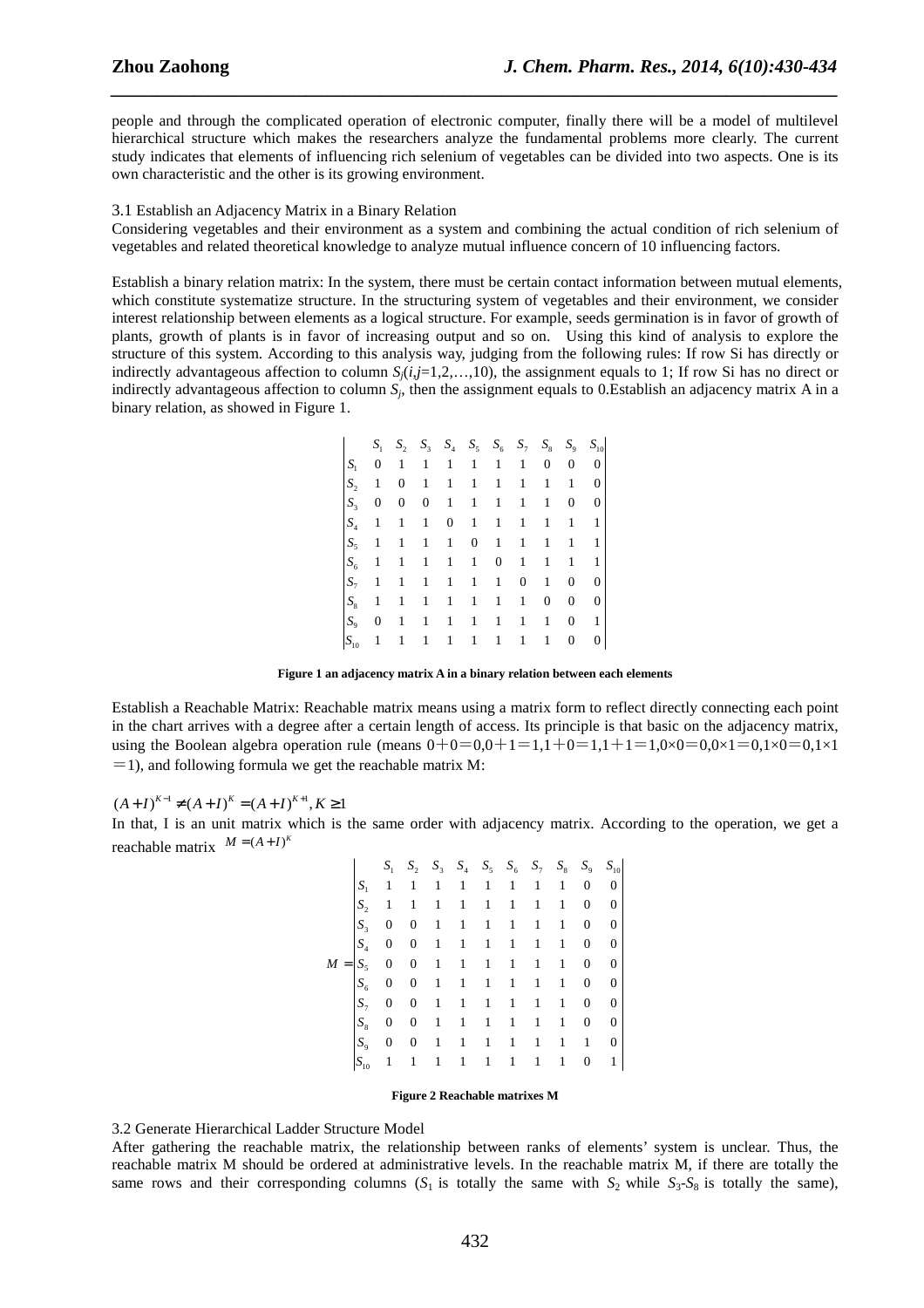retrenchment is allowed to proceed. Delete row (column)  $2 \times 4 \times 5 \times 6 \times 7 \times 8$ , then orders the processed matrix at administrative levels. Finally we get mainstay matrix R, as showed in Figure 3.

*\_\_\_\_\_\_\_\_\_\_\_\_\_\_\_\_\_\_\_\_\_\_\_\_\_\_\_\_\_\_\_\_\_\_\_\_\_\_\_\_\_\_\_\_\_\_\_\_\_\_\_\_\_\_\_\_\_\_\_\_\_\_\_\_\_\_\_\_\_\_\_\_\_\_\_\_\_\_*

$$
R = \begin{vmatrix} S_{3-8} & S_{1,2} & S_9 & S_{10} \\ S_{3-8} & 0 & 1 & 0 & 0 \\ S_{1,2} & 1 & 1 & 0 & 0 \\ S_9 & 0 & 1 & 1 & 0 \\ S_{10} & 1 & 1 & 0 & 1 \end{vmatrix}
$$

#### **Figure 3 Mainstay matrixes R of influencing factors of rich selenium of vegetables**

After the partition above, systematized structural modeling can be constituted. Seen from mainstay matrix, the influencing factors of rich selenium of vegetables can be divided into 3 parts:

First: Increasing output  $S_3$ , Improving quality  $S_4$ , Relieve stress  $S_5$ , Enrichment capacity  $S_6$ , Enrichment part  $S_7$ , Enrichment period  $S_8$ .

Second: Seeds germination  $S_1$ , Growth of plant  $S_2$ .

Third : Diversity of variety  $S_9$ . Diversity of soil  $S_{10}$ .

Thus, the structural modeling of elements of rich selenium of vegetables is established (As shown in the following Figure 4):



3.3 Analysis of Structural Modeling

Judging from ISM structural modeling, rich selenium of vegetables is directly affected by 6 elements called  $S_3$ - $S_8$ from the first part .This part of influencing factors is basic factors of directly influencing rich selenium of vegetables and has an obvious function to rich selenium of vegetables. These elements should link to field management of vegetables in the practice. Hence, the most fundamental measure to finish the target of rich selenium of vegetables is improving field management of vegetables.

The second part of elements is deep elements that influencing rich selenium of vegetables. Seeds germination  $S_1$  and growth of plant *S*2, these two factors are acting path that realizes rich selenium of vegetables. Seeds germination is the carrier of realizing rich selenium of vegetables and growth of a plant is the premise of realizing rich selenium of vegetables.

The third part of elements is seeming factors of influencing rich selenium of vegetables, which includes the variety of vegetables *S*9 and the variety of soil *S*10.Although these factors are no such direct influencing rich selenium of vegetables like the elements upon, it will convey a negative influence to rich selenium of vegetables without these two elements.

These three parts reflect logic relation of influencing rich selenium of vegetables. Based on this modeling, distinguish mutual relation among each influencing factors and dividing seeming factors, deep factors and basic factors of influencing rich selenium of vegetables is advantageous to know the forming and developing mechanism of rich selenium of vegetables. Starting from basic factors and deep factors, enhancing field management of vegetable production is the basic way of rich selenium of vegetables which offers theoretical instruction for production strategy of rich selenium of vegetables.